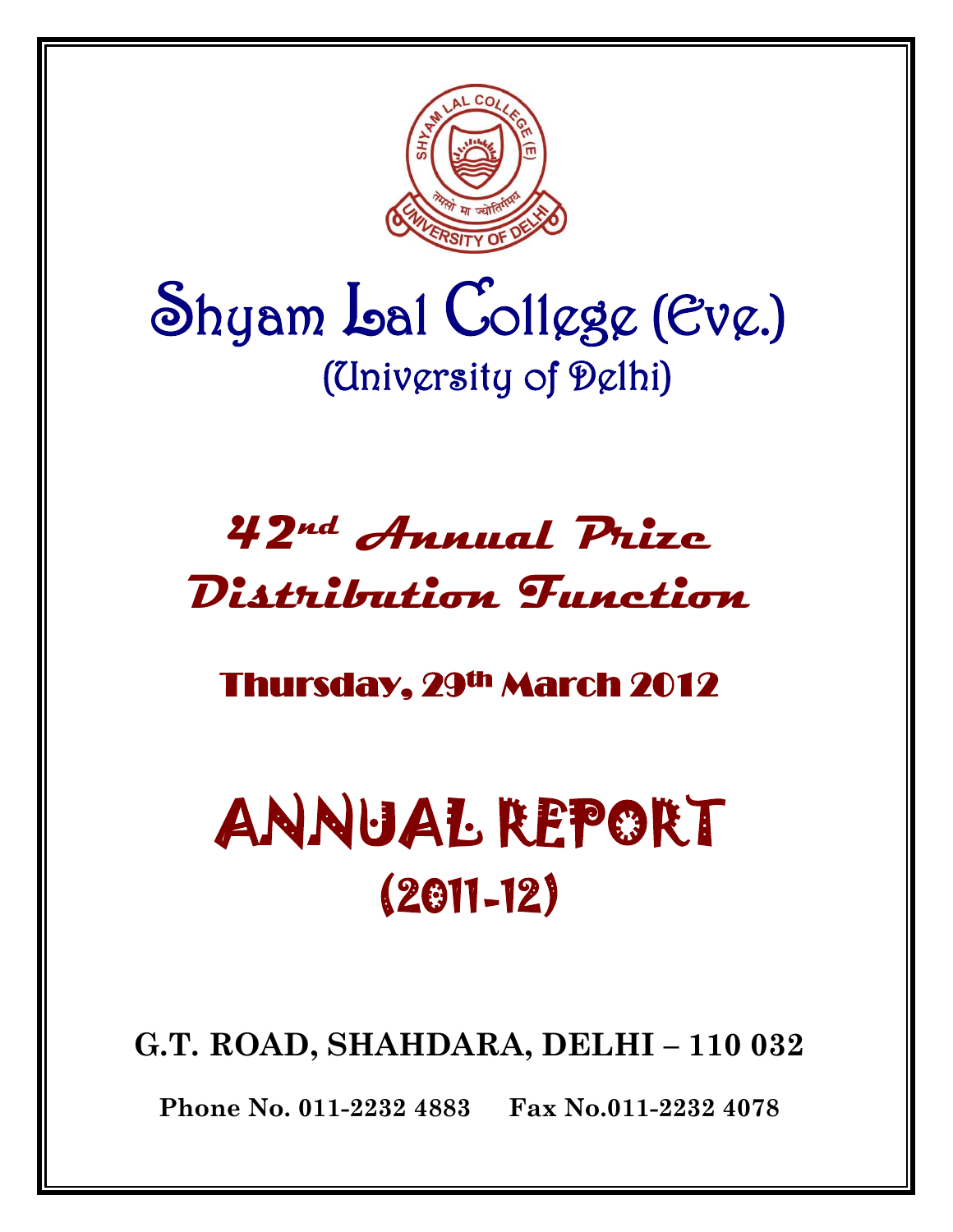Distinguished Chief Guest, CS Nesar Ahmad, President, Institute of Company Secretaries of India, New Delhi, Smt. Savita Gupta, Member Governing Body Shyam Lal College, my dear colleagues, parents and students.

It is my privilege to welcome you all to the 42<sup>nd</sup> Annual Prize Distribution Function of the college. Founded in Sixties by Late Padmashri Lala Shyam Lal Gupta, founder of the college, Member, Rajya Sabha and an eminent entrepreneur, the college has marched ahead since its inception. *During the current academic Session College has had many achivements under the overall direction and able leadership of the Chairperson Smt. Nirmala Gupta.*

As Principal, it is my honor to present the achievements of the college during this year.

Since I presented the last report, the infrastructure of the college has improved considerably. *The work of renovation of the class rooms is in progress at a fast pace and will be completed in a few months. Four new class rooms have been added in addition to two new class rooms carved out from the old canteen structure.* The drive way is being re-laid with new tiles improving the aesthetics and environment of the college. *The college Library has opened wifi enaled internet computing facility with fourty computers for the students. Also a new computer lab with 60 computers, wifi internet connection and LCD projectors have been commissioned. Ms Savita Gupta, Chairperson of the Development Committee of the Governing Body inaugurated and dedicted the two facilities to the students during the current session.*

We are amongst the few colleges of University of Delhi to operationalize the New Pension Scheme in our college, which is applicable for employees recruited on or after 01.01.2004.

#### **ACADEMIC RESULTS**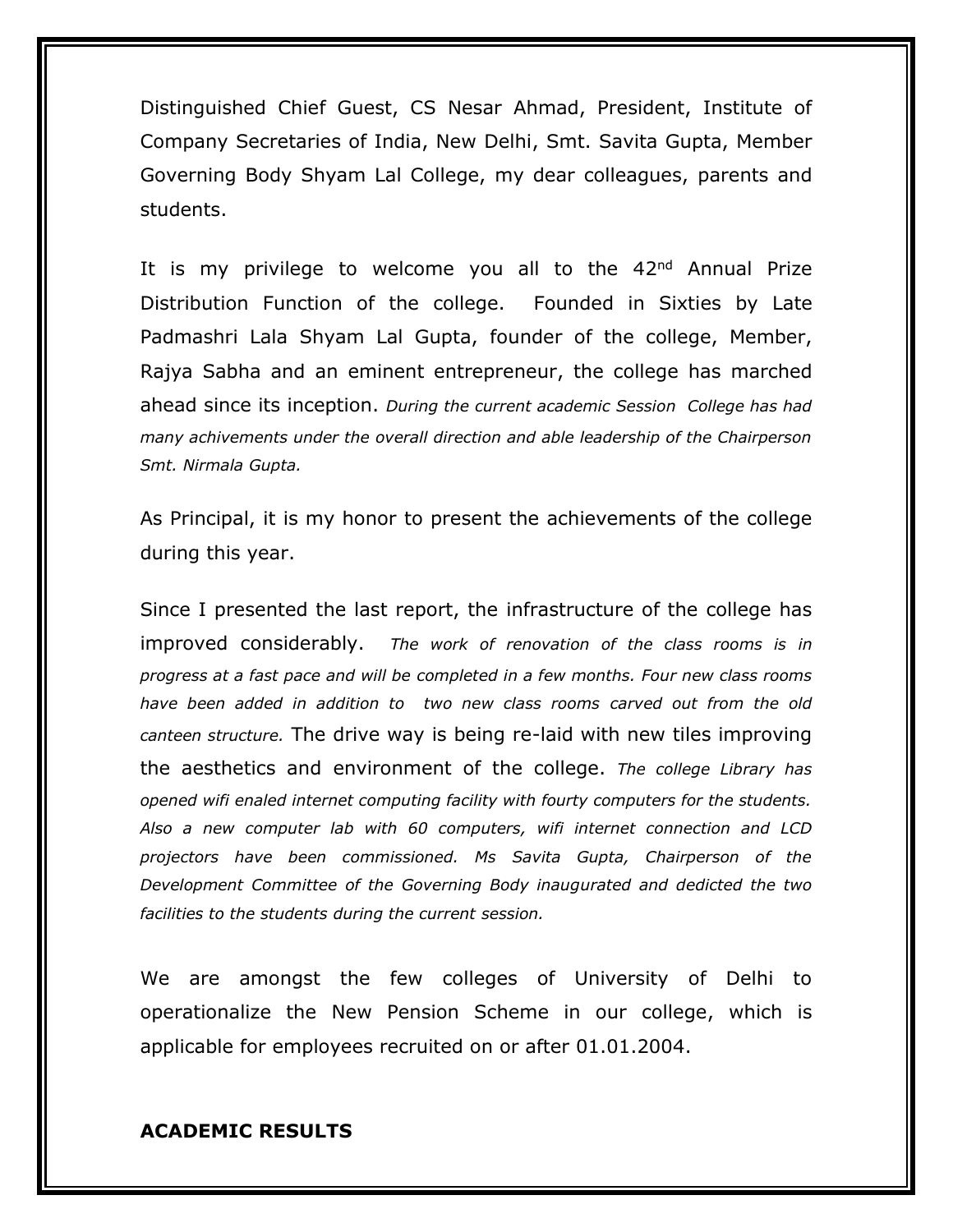The reputation of an educational institution is based largely upon the performance of its students. I am pleased to report that we have recorded 89% to 100% result in B. Com (H) second year and third year. For B.A. (H) Hindi second year and third year, the result was 84% to 90%. In B.A. (H) Political Science first, second and final year results varied from 69% to 72%. In B.Com. third year, the result was 79% and B.A. (H) Economics second year, the result was 89%.

*The results if, viewed in the light of our intake of students with lower percentile, being an evening College situated on the periphery of the city, is reasonably high.*

#### **INTERNATIONAL CONFERENCE**

Following our past tradition of holding National Seminars, the college organized its first International Conference [the ninth in succession] on the theme, 'Human Rights in the  $21<sup>st</sup>$  Century: Global Perspective, National Challenges'. The conference was organized at India International Center, Lodhi Road, New Delhi during February 14-15, 2012.

Hon'ble Justice K G Balakrishnan, Chairman, National Human Rights Commission was the Chief Guest in the function whereas Dr Ms Krisztina MORVAI, Hon'ble Member of European Parliament was the Guest of Honor. Professor Yogesh Atal, Formerly, Director, UNESCO, delivered the key note address to the delegates.

*Mr. Amit Gupta, CEO, S. Chand Group, Chaired the First Technical Session on Socio-Economic Perspectives of Human Rights. He also offered to arrange funding and collabortation from industry for projects on human rihtgs initiated by the faculty and students.* Dr Kavita Sharma, Director, IIC gave the valedictory speech.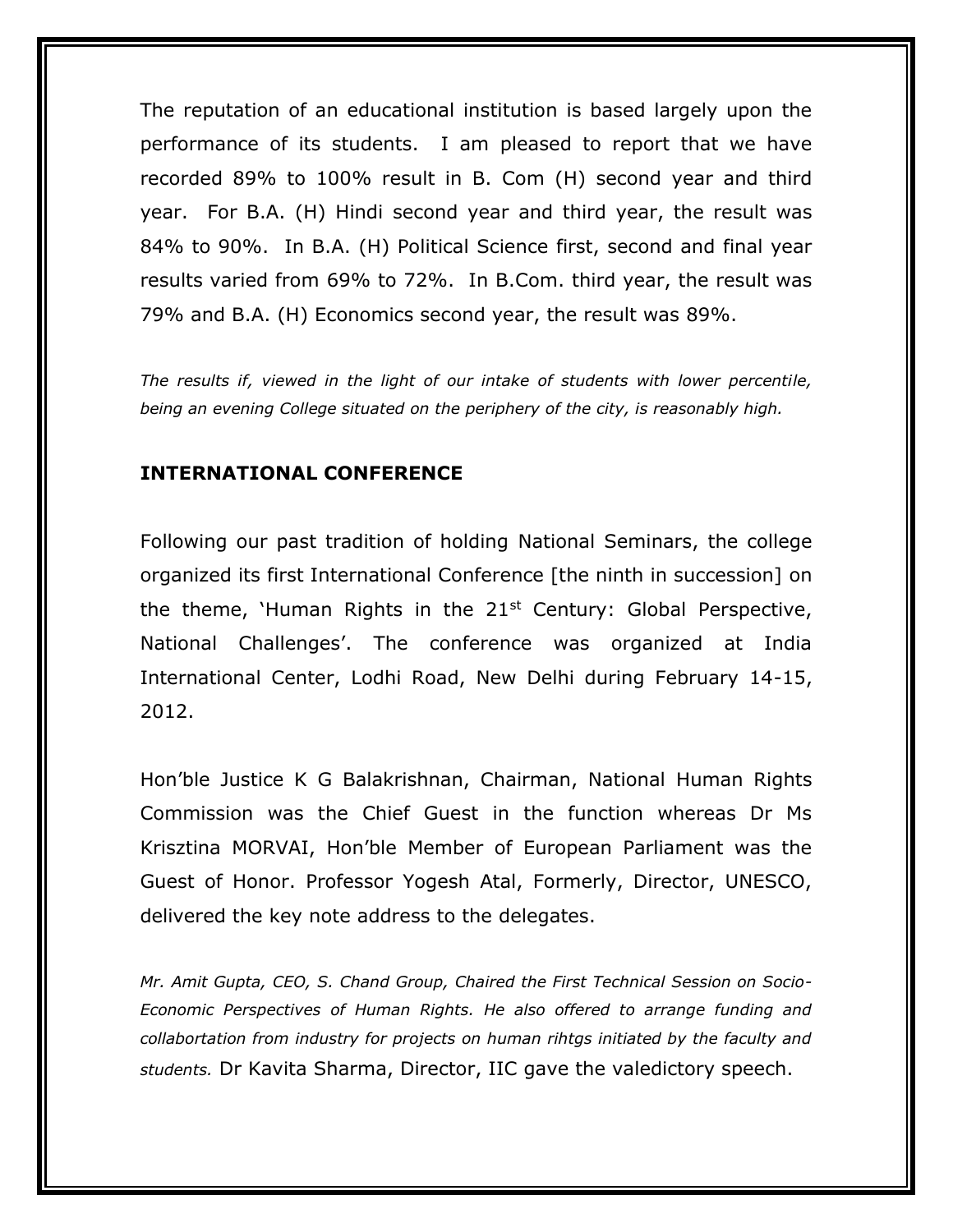The conference brought together a comity of eminent scholars and social scientists, pundits and politicians, civil servants and civil society functionaries not only from Delhi but also from other parts of the nation and the Globe. From this perspective, the Conference was truly Global as it had participation from six countries including South Africa, France, Hungary, Hong Kong and Iran. The two-day deliberations by 28 scholars dealt *with a large spectrum of issues* of human rights at local, national and transnational levels. The conference was sponsored by UGC, ICSSR, Central Bank of India and S. Chand and company.

*The book titled 'Media and the New World Order' comprising selected paers presented in our previous national seminar (2011) was also released during the inaugural session of the Conference. The selected presentations of the two-day International Conference will soon be published.* 

#### **FACULTY ACHIEVEMENTS**

Our faculty continued to explore newer academic heights in the current session by writing books, attending seminars, workshops, refresher courses and orientation programs as detailed below:

**Dr. R. K. Malik of Commerce** attended the National Seminar organized by Department of Financial Studies, University of Delhi, Delhi; attended a Seminar organized by Indian Commerce Association, Pondicherry University, Pondicherry and a National Seminar on "Mergers and Acquisitions" organized by Shaheed Bhagat Singh College, University of Delhi, Delhi.

**Dr. Harish Khanna of Hindi** co-edited a book on "Media and the New World Order".

**Sh. J. K. Bareja of Commerce** is associated with teaching of Master of Business Economics at South Delhi Campus, University of Delhi.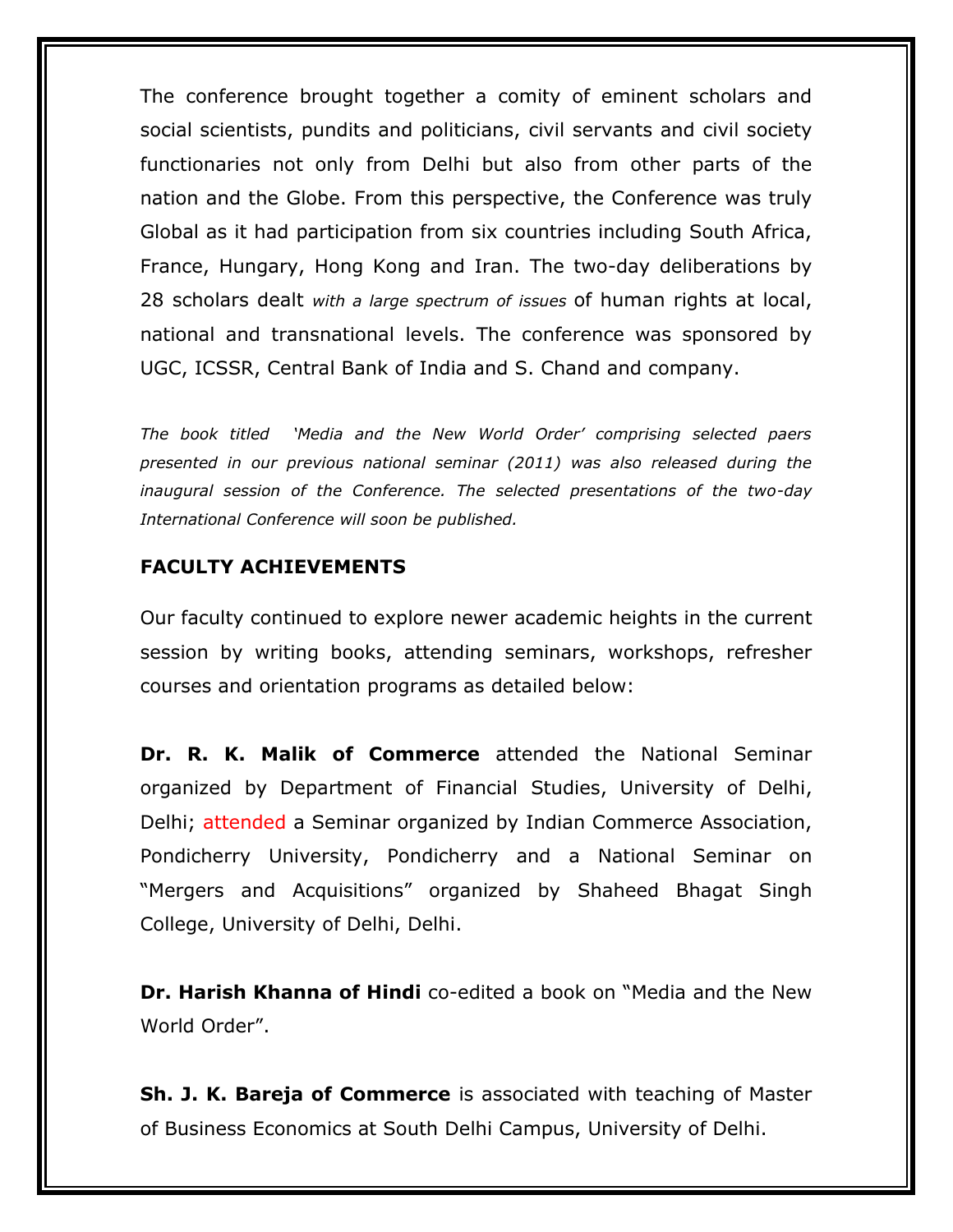**Dr. A.K. Sharma**, **Librarian** published two research papers in Indian Journal of Library and Information Science (1) Computerization of Nigerian University Library Services, Vol.5, No.1.2, 2011; (2) Library Consortia for ICT-enabled Library Services, Vol.5,No.2, 2011.

**Dr. Shailendra Mohan Singh of Commerce** attended National Seminar organized by Shaheed Bhat Singh College, University of Delhi.

**Sh. Amrendra Kumar of Economics** published a paper on "Performance of Mahatma Gandhi NAREGA in the context of rural employment in India" in the Journal, National Development, Meerut and on "The Changing Pattern of rural consumption in India" in "Shodh Drishti", Faculty of Management Studies, BHU.

**Sh. Rajiv Ranjan Singh of Computer Science** presented a paper on *"Next Generation Banking System : E-Banking in India"* at 1st National Conference on "Emerging Trends in Engineering and Technology" organised by SBIT at Sonepat, Haryana, a paper on *"E-governance and Cloud Computing: Technology Oriented Government Policies"* at IICIEMI-2012 held at MAIMT, Yamuna Nagar, Haryana, a paper on *"Secured Futuristic e-Governance approach in INDIA using Cloud Computing"* in the National Conference on Advancement in Convergence of Technologies-2011 at Amity University Haryana, Gurgaon (Manesar). He contributed a Unit in **IGNOU** Study material for **BCA** students on **"Operating Systems"**, a Unit in **IGNOU** Study material for **PG Diploma in Information Security** on *"Need for Business Continuity Program",* a Unit in **IGNOU** Study material for **PG Diploma in Information Security** on *"Security Awareness"*. He was one of the members of the panel in the technology round table on *"Cloud Computing and e-Governance"* organised by Governance Now Magazine at Noida, **delivered a talk** on "**Engaging students**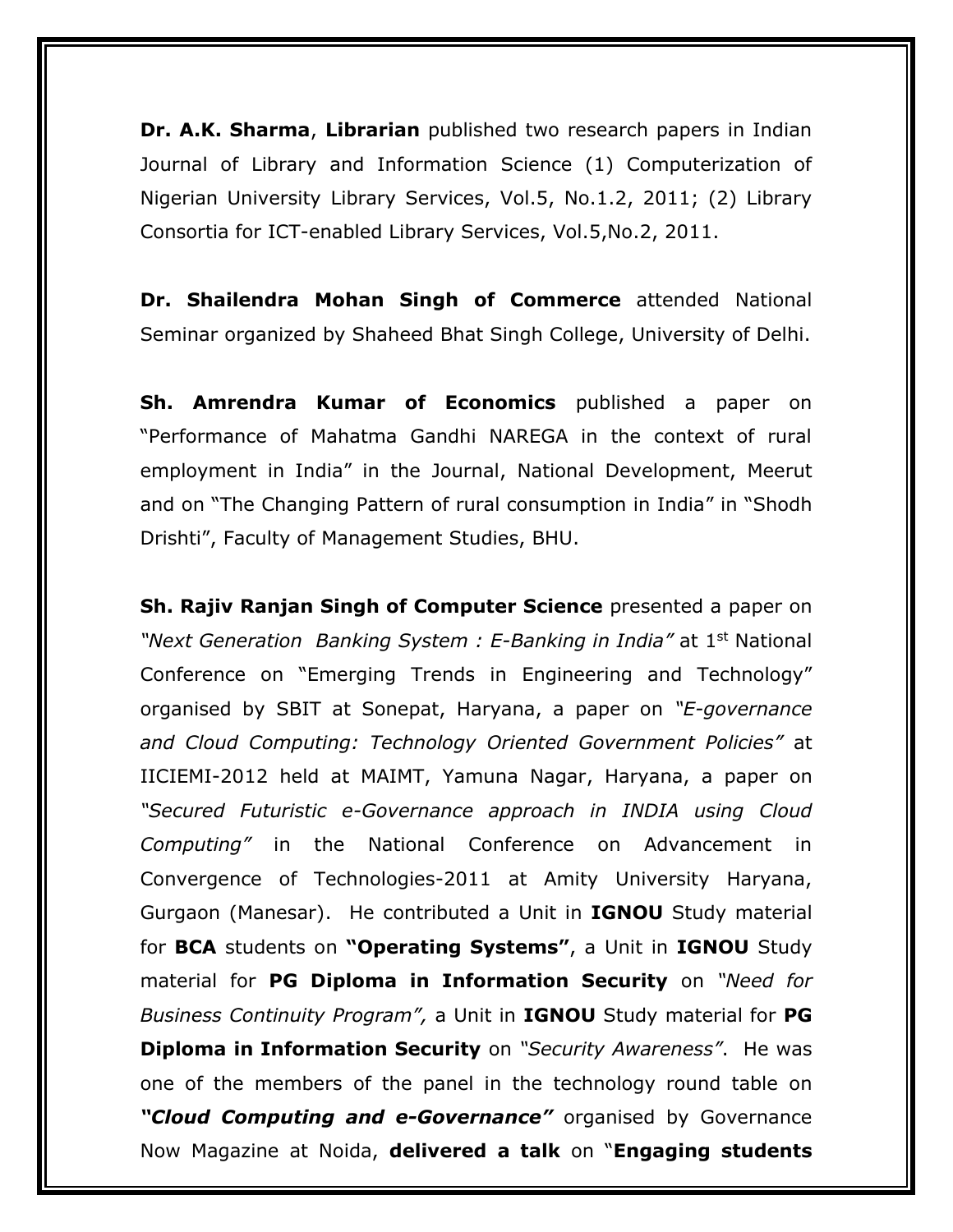**using ICT-Technology as Enabler**" in Orientation Programme (OR-68) for university/college faculty members conducted by **UGC-Academic Staff College** of Delhi University (CPDHE).

A paper on "Marketing of Telecom Services in India" of **Dr. Ashok Kumar Yadav of Commerce** was published in International Journal of Commerce and Management.

**Dr. Sunita Saxena of Hindi** attended an International Conference on "Patrakarita Ka Badalta Swaroop" and presented a paper on "Social Media Aur Sanyukt Rashtra" organized by PGDAV College (Eve.)

**Dr. Ramesh Kumar of Political Science** presented a paper on "Decentralization and Women's Political Participation in India" in an International Seminar in Hong Kong, jointly organized by Hong Kong Institute of Education and Centre for Citizenship and Governance. He also presented a paper on "Mapping problem of the minorities in the new Millennium: An Indian Context" in an International Seminar organized by CSDP, BHU. Besides, he also presented a paper on "Faultlines in the Flat World" in a National Seminar at Kumaun University, Nainital and read a paper on "Relevance of Gandhism in Contemporary World" at B.D. Jain P.G. College, Agra. He co-authored a chapter on "Climate Change and Health" with Sh. Bipin Kumar Tiwary, which appeared in an edited book by faculties of Centre for Federal Studies, Jamia Hamdard entitled "Human Rights in the New Millennium".

**Dr. Bharti of Mathematics** was awared degree of Ph.D. (Mathematics) by University of Delhi. She participated in the **National Workshop and Training Program** on **Differential Equations and Mathematical Modeling** organized by Department of Mathematics, Lady Shri Ram College for Women (University of Delhi),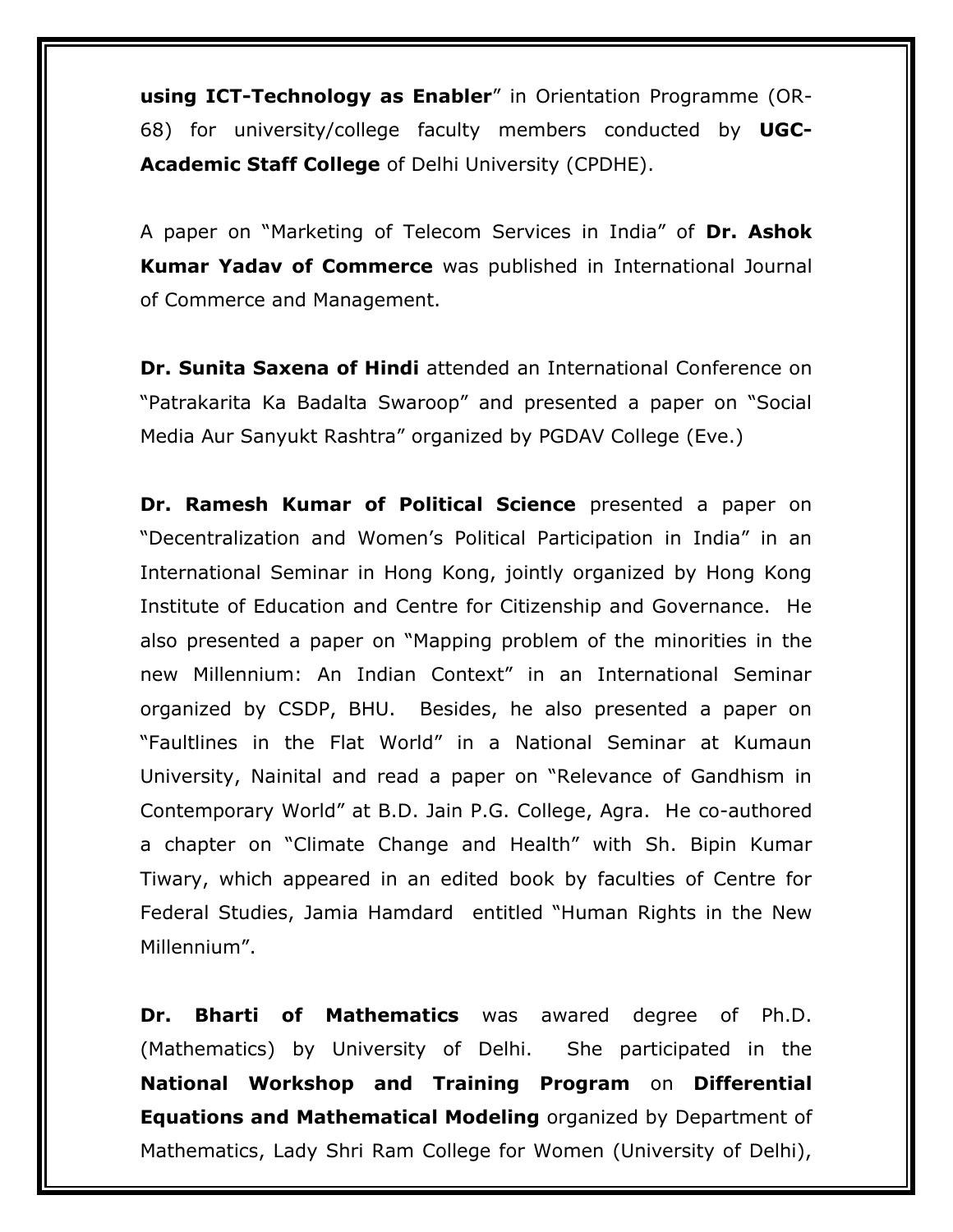New Delhi. Her research paper entitled **Energy Variability and Chaos in Ueda oscillator** was published in the Journal **Science and Technology (Japan)**.

**Ms. Gauri Saxena of English** attended on Orientation Programme organized by CPDHE, University of Delhi.

A paper of **Kumar Rahul of Computer Science** has been selected for presentation in 4<sup>th</sup> International Conference on Computer Engineering and Technology to be held in Bangkok, Thailand. His paper on "A Metric Approach for Determining Reusable Suite of component in Component Based Software System" has been accepted publication in International Journal of Software Engineering & Applications (**IJSEA**). Australia.

**Dr. Manish Karmwar of History** presented a research paper on "Apartheid to Democracy: A transition in South Africa" and reviewed a book "Cartographies of Diaspora: Contesting Identities" written by Avtar Barah. He also wrote a chapter on "Lutyens Delhi" for B.A. Course of University of Delhi.

*Sh. Vikas Jain of English presented a paper on "The work of Orifice in the Age of Digital Reproduction / Distribution: Folk on You(r) Tube" at the International Conference on "Orality, Talk, Circularity" organized by UGC-SAP (DRS-II), Centre for English Studies, Jawaharlal Nehru University.*

*Sh. Pawan Bhura of Commerce co-authored a book on "Financial Accounting" published by ARTICO Publication House, New Delhi.*

#### **Dr. Soumya Datta of Economics**

Following is a list of my important academic activities in the year 2011-12, for inclusion in the annual report:

- Published an article titled "Investment-led Growth Cycles: A Preliminary Re-appraisal of Taylortype Monetary Policy Rules" in the edited collection "Dimensions of Economic Theory and Policy", published by Oxford University Press, New Delhi (2011)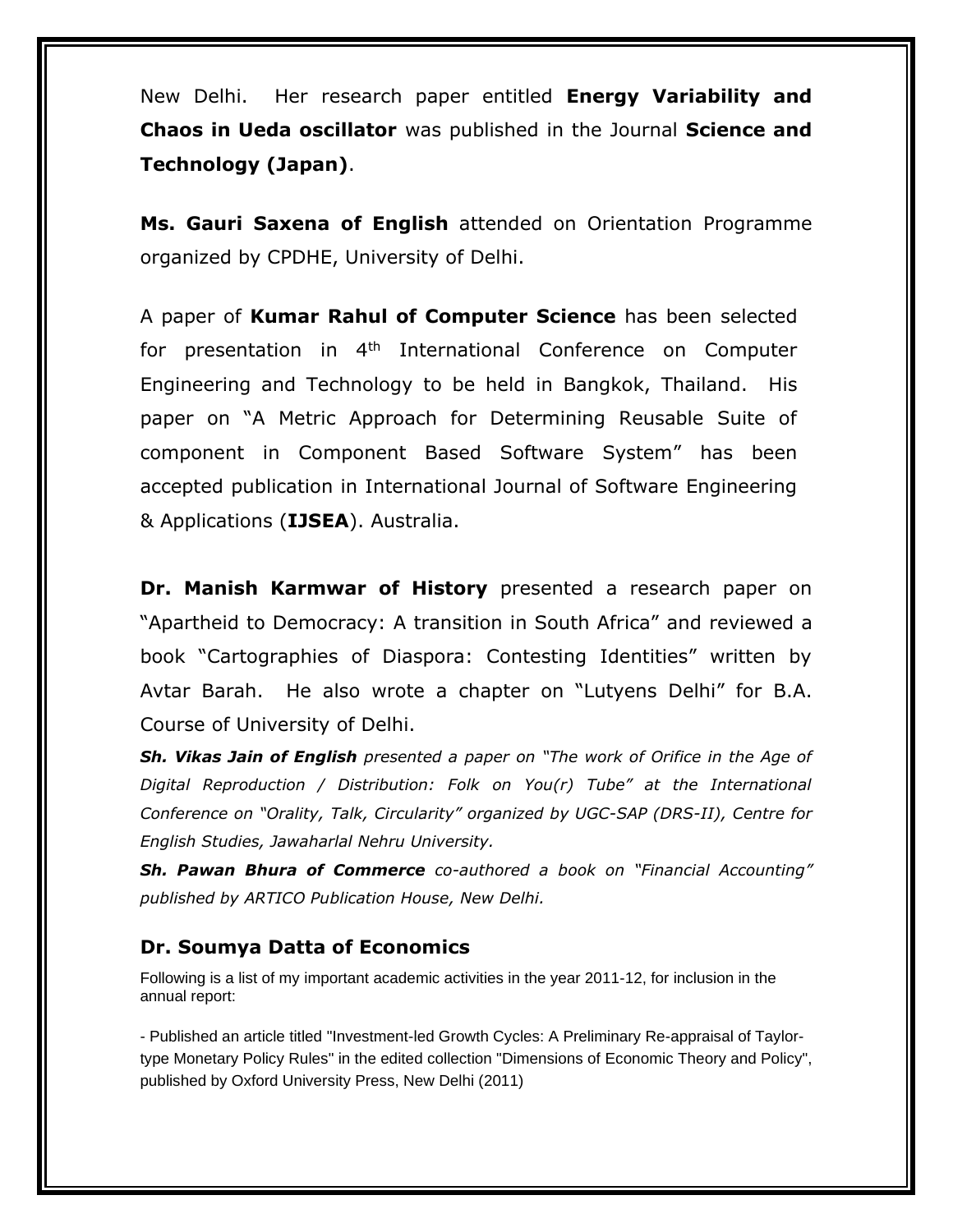- Presented a paper titled "Cycles and Complex Dynamical Possibilities of Real-Financial Interaction" at a seminar organized by School of Computational and Integrative Sciences (SCIS), JNU (January 2012)

- Scheduled to present a paper titled "Cycles and Crises in a Model of Debt-Financed Investmentled Growth" at the 2012 Economic Theory and Policy Conference, to be held between March 29- 31, 2012 at National Institute of Public Finance and Policy (NIPFP), New Delhi.

*My paper on "Indo Canada Trade relations and the changing Economic Environment", was published in Changing Economic Environment and performance of the Nations: Canada and India, (Joshi, Samir, etc. (eds) Excel India Publishers, New Delhi,). I also participated in an International Conference on "Gender Diversity & Cultural Pluralism Canada & India" organized by Centre for Canadian Studies, University of Delhi,* 

#### **STUDENTS' UNION**

Under the convenorship of Sh. Amrendra Kumar Singh, the Students' Union of the college has been very active throughout the year. They addressed various issues concerning the students in a constructive way. They also organized a Camp of NGO, *Chaupal* in which poor women were provided loan for their self-employment. The function was chaired by Ms. Sushma Swaraj, Leader of Opposition. The annual festival "VASANTIKA" was also held very successfully in which Sh. Om Prakash Singh, was the Chief Guest. The blood donation camp organised by NSS was a great success with the support of the Students Union.

I would like to place on record my appreciation of the office bearers, namely Rajendra Mishra – President, Shaifali Saxena – Vice-President, Jai Kumar – Secretary, Amit Nagar – Joint Secretary, Pankaj Kumar – Treasurer, Manav Karana and Rohit Sharma – Central Councillors for their co-operation.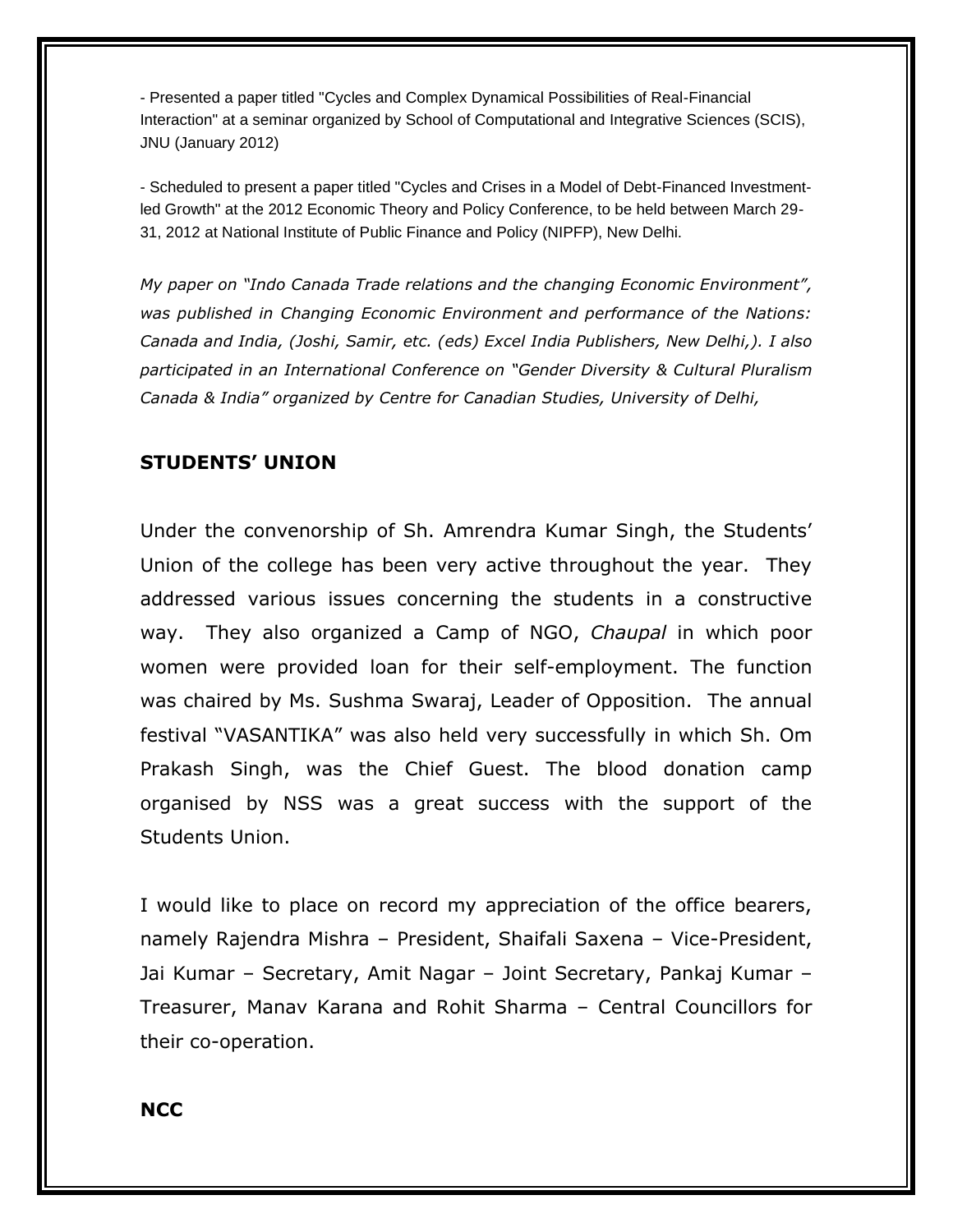The College's NCC unit with a strength of more than 300 cadets under the leadership of Sh. Rajender Kumar earned several distinctions. Three girls cadets and four boys cadets represented Delhi in the Thal Sainik Camp while nine cadets were selected for the adventurous activities at Raiwala Camp. One cadet Doud Ali also selected in Republic day Camp represent the RD parade at Rajpath, Delhi. The cadets also planted saplings, donated blood and attended NIC, Army Attachment, Paraslethering, Tracking and CATC in various parts of the country such as Madhya Pradesh, Rajasthan etc.

#### **NSS**

The NSS unit headed by **Sh. Kumar Prashant** alongwith the Eco-Club organized an orientation program in which Prof Anoop Swaroop, Vice-Chancellor, Sobhit University was the Chief Guest and Prof P.S Dhama from Ajay Kumar Garg Engg. College, Ghaziabad was the guest of honour. The relevance of Gandhism today and role of youth in protection of ecology and environment were the main themes. NSS also organized a Blood Donation Camp in association with the Rotary club of Delhi. An anti-tobacco campaign was also conducted by the NSS.

#### **Eco-club**

The **Eco-Club** under **Ms. Sunita Saxena** conducted a poster making competition on "Environmental Problems" and also organized a trip to Sulabh international Museum in order to create ecological awareness among the students.

#### **Gandhi Study Circle**

The **Gandhi Study Circle** under **Dr. Ramesh Mishra** sponsored 15 students to participate in inter-college function on Gandhi organized by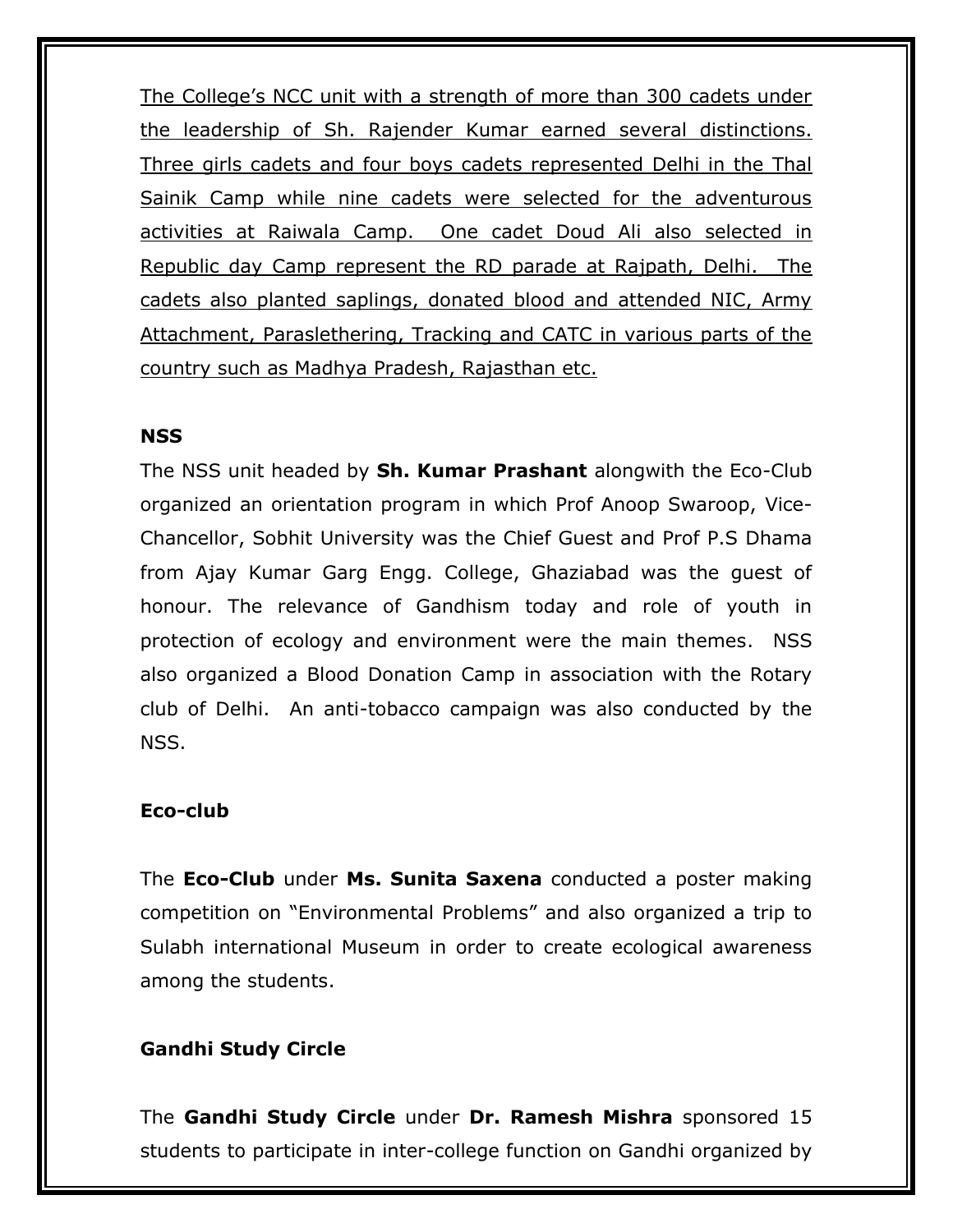the University of Delhi in Miranda House. It also organized a talk on Gandhi, Globalization & Consumerism.

#### **LIBRARY**

The library has 52,000 books and subscribes to 22 magazines and journals at present. Open access facilities to students and staff are available on ground floor and upper Library building. Evening Library on the ground floor as well as upper stacks areas are air-conditioned.

The library is computerized with bar coded books and membership cards. The Xerox facilities are also available to members. The Computer lab with 40 computers is also available to students for searching the Delhi University Library resources and other resources through internet facility. The Library Office has been renovated recently.

#### **SUBJECT ASSOCIATIONS**

**The English Association** organized a debate on the topic "Parents are always right" and also a Quiz. The activities were organized by students' representatives Aryan and Varun of B.A. (Hons.) Eco II year.

**The Commerce Association** organized an industrial tour at the Parle Industries, Bahadurgarh. The **Association** also organized various talks throughout the year such as "CS as a career" by Sh. Sudhir Jain, "How to write exams", "Management as a Career" by Prof. (Mrs.) Shirin Rathore, "Role of Management Programme" and "Investers' Awareness Programme on Capital Market" by Anupam Jha of BSE.

#### **SPORTS**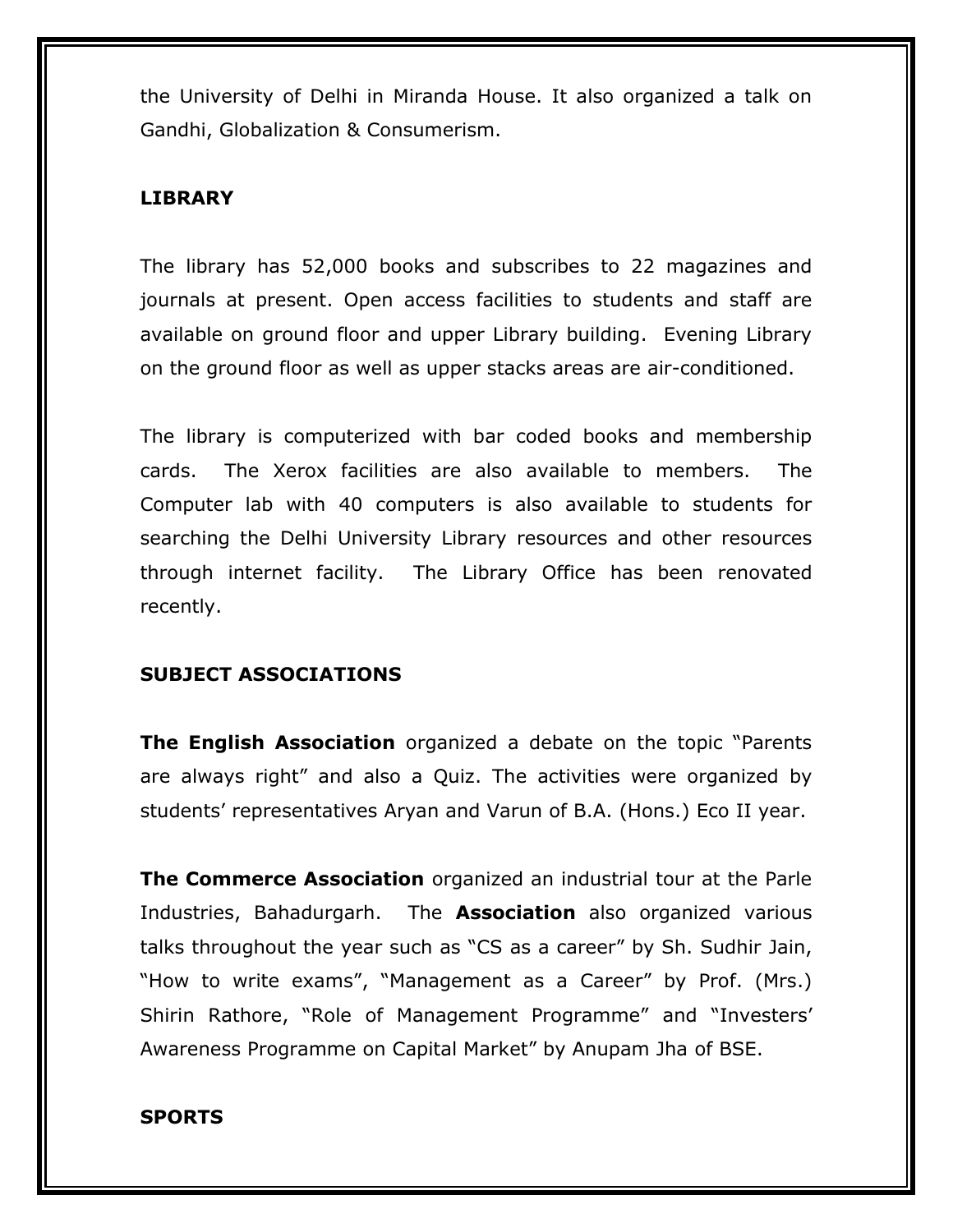The College organized Lala Shyam Lal Memorial Cricket Tournament and the Annual Athletic Meet of the College on  $23<sup>rd</sup>$  &  $24<sup>th</sup>$  February, 2012 where former International Wrestler, Sh. Harender Gujar was the Chief Guest. Vikas Kumar, B.A.(P) 3rd Year was adjudged the Best Athlete. Raj Kumar, B.A.(P) 2<sup>nd</sup> Year got second place in the Inter College Athletic Meet and Piyush Rajput, B.A.(P)  $2^{nd}$  Year got  $3^{rd}$  place in Discus Throw in Inter College Athletic Meet. Bhupendra Chowdhary, B.A. (H) Hindi, 1<sup>st</sup> Year got first place in Inter College Wrestling Competition and selected for Inter University Team.

#### **ART, DRAMA & CULTURAL SOCIETY**

The society named "Abhivyanjana" organized a cultural evening. The special event of the day was a Kathak performance by two internationally renowned dancers – Shubhi Johari, a disciple of Pt. Jai Kishan Maharaj and Amit Khinchi, a disciple of Pt. Rajendra Kumar Gangani respectively.

#### **Equal Opportunity Cell**

The cell, under the convenorship of Sh. Ashwani Jassal a long pending demand for separate room for EOC has been provided in the college. A new computer and an upgraded screen reading software JAWS have been installed. We are in process of purchasing Pearl Reader (Camera based solution) with open book software which would enable visually impaired to read printed material instantly.

#### **Garden Committee**

College nursery was enriched under the Convenership of Dr. Harish Khanna. Different nurseries, far and wide were explored for new varieties. Fressia, rinchi-chinci, lupins, strawberries etc. were added